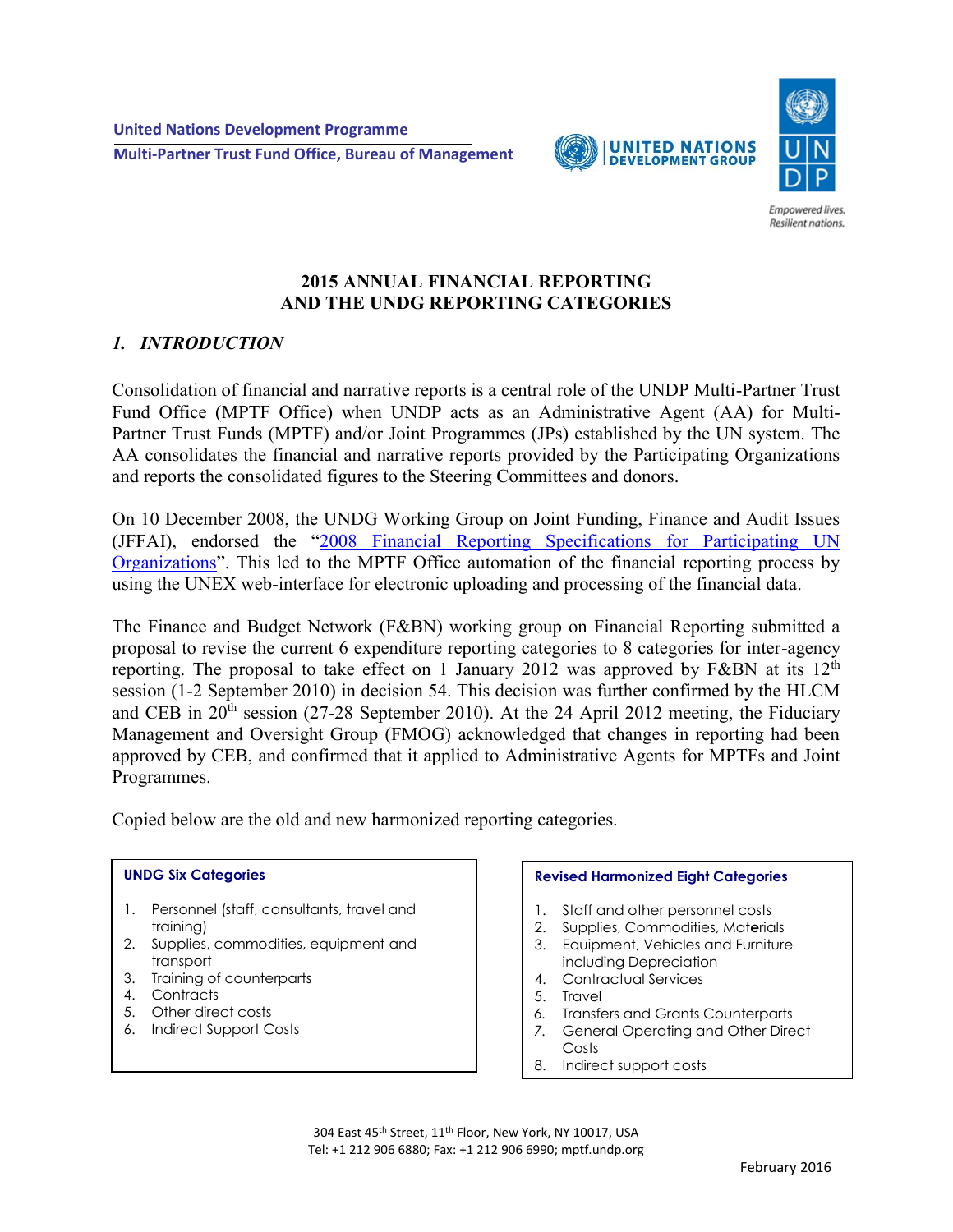The detailed descriptions of the Revised Harmonized Expense Categories as per the F&BN WG paper that form part of the approved decision are listed below:

**Staff and other personnel costs:** Includes all related staff and temporary staff costs including base salary, post adjustment and all staff entitlements.

**Supplies, Commodities, Materials**: Includes all direct and indirect costs (e.g. freight, transport, delivery, distribution) associated with procurement of supplies, commodities and materials. Office supplies should be reported as "General Operating".

**Equipment, Vehicles and Furniture including Depreciation**: For those reporting assets on UNSAS or modified UNSAS basis (i.e. expense up front) this would relate to all costs to put asset into service. For those who do donor reports according to IPSAS this would equal depreciation for period.

**Contractual Services:** Services contracted by an organization which follow the normal procurement processes. In IPSAS terminology this would be similar to exchange transactions. This could include contracts given to NGOs if they are more similar to procurement of services than a grant transfer.

**Travel:** Includes staff and non-staff travel paid for by the organization directly related to a project.

**Transfers and Grants to Counterparts:** Includes transfers to national counterparts and any other transfers given to an implementing partner (e.g. NGO) which is not similar to a commercial service contract as per above. In IPSAS terms this would be more similar to non-exchange transactions.

**General Operating and Other Direct Costs:** Includes all general operating costs for running an office. Examples include telecommunication, rents, finance charges and other costs which cannot be mapped to other expense categories.

**Indirect Support Costs:** (No definition provided)

Based on the above decisions, the MPTF Office updated the specifications of UNEX to allow UN Agencies to report 2012 expenditure in the new 8 approved categories.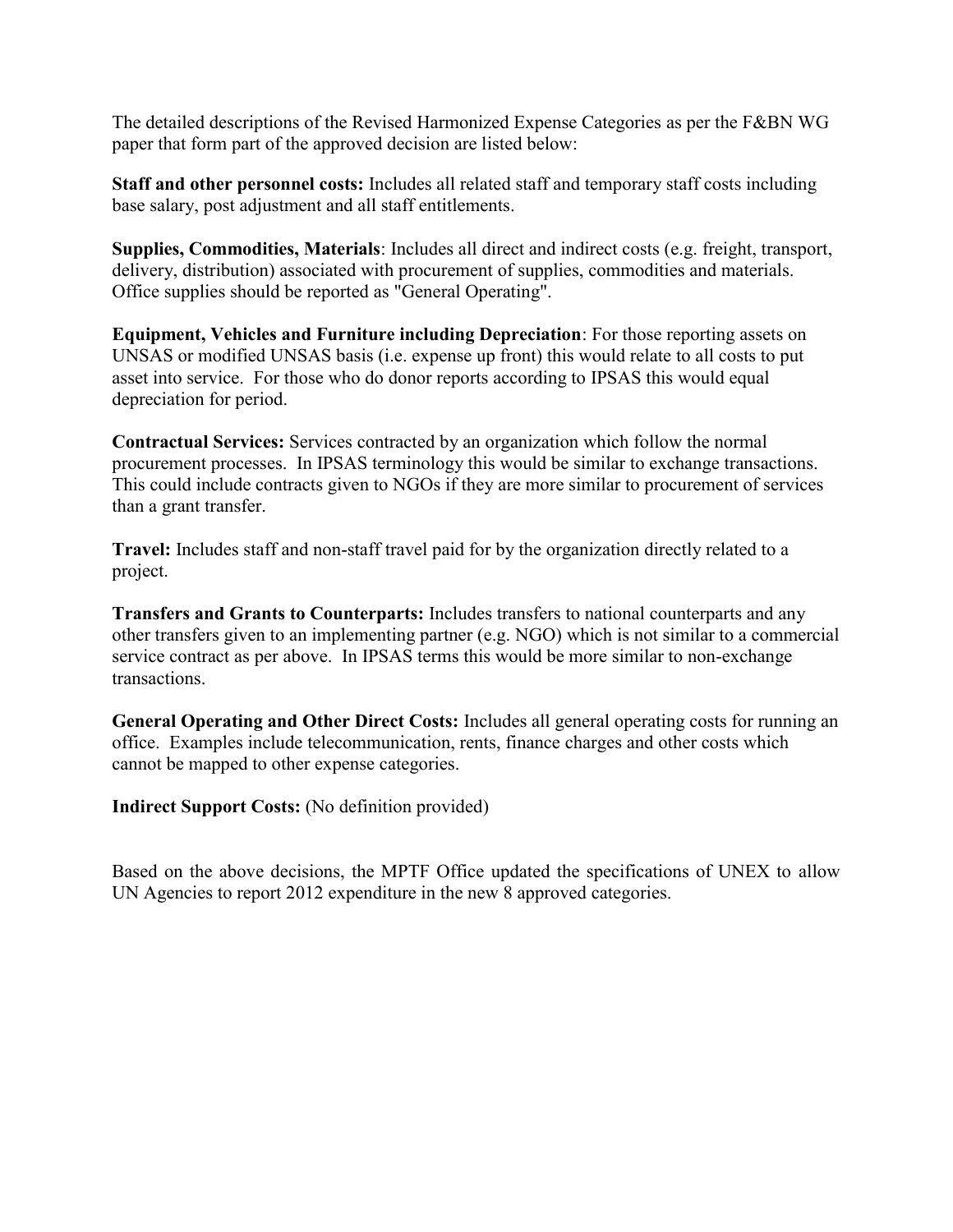# *2. REPORTING TIMELINE*

In accordance with the standard Memorandum of Understanding (MOU), all Participating UN Organizations are required to submit annual financial reports no later than **30 April**. This implies that the Participating Organizations must have uploaded the single spread-sheet, ensured that all reports are cleared of rejections, and have the Schedule  $A<sup>1</sup>$  signed and submitted to the MPTF Office by this date (scanned versions are acceptable).

To allow sufficient time to complete the annual financial reporting exercise:

- The MPTF Office will open UNEX on **1 March 2016**;
- Participating Organizations are requested to complete their **first** upload by **11 April 2016;**
- Participating Organizations are strongly encouraged to complete their **final upload** by **22 April 2016**.

Please address finance-related queries to louise moretta@undp.org and technical UNEX queries to [farnaz.shemirani@undp.org.](../../../valentina.azzarello/AppData/Local/valentina.azzarello/AppData/Local/Microsoft/Windows/Temporary%20Internet%20Files/Content.Outlook/QG2EODN2/farnaz.shemirani@undp.org)

## *3. UNEX DESCRIBED*

There is no change in the high-level business process, of which the UNEX upload of data forms the last step, as summarized in Chart 1. The process starts with a donor committing funding for an MPTF and the Steering Committee approving the use of this funding for a specific programme<sup>2</sup>, and requesting the MPTF Office to transfer funding to Participating Organizations. In step 4 of the process, the MPTF Office transfers funds for the programme to Participating Organizations and provides them with the MPTF Office project number that must be used as the reference number throughout the life cycle of the programme for reporting back to the MPTF Office.

### **Chart 1: High-level Business Process**



<sup>&</sup>lt;sup>1</sup> Figures reported on the "Schedule A" represent the cumulative status of funds received and spent including refunds and interest earnings for each project from inception to the end of the current period and will be issued per cluster/thematic area per fund.

<sup>&</sup>lt;sup>2</sup>The term "programme" is used for programmes, joint programmes and projects.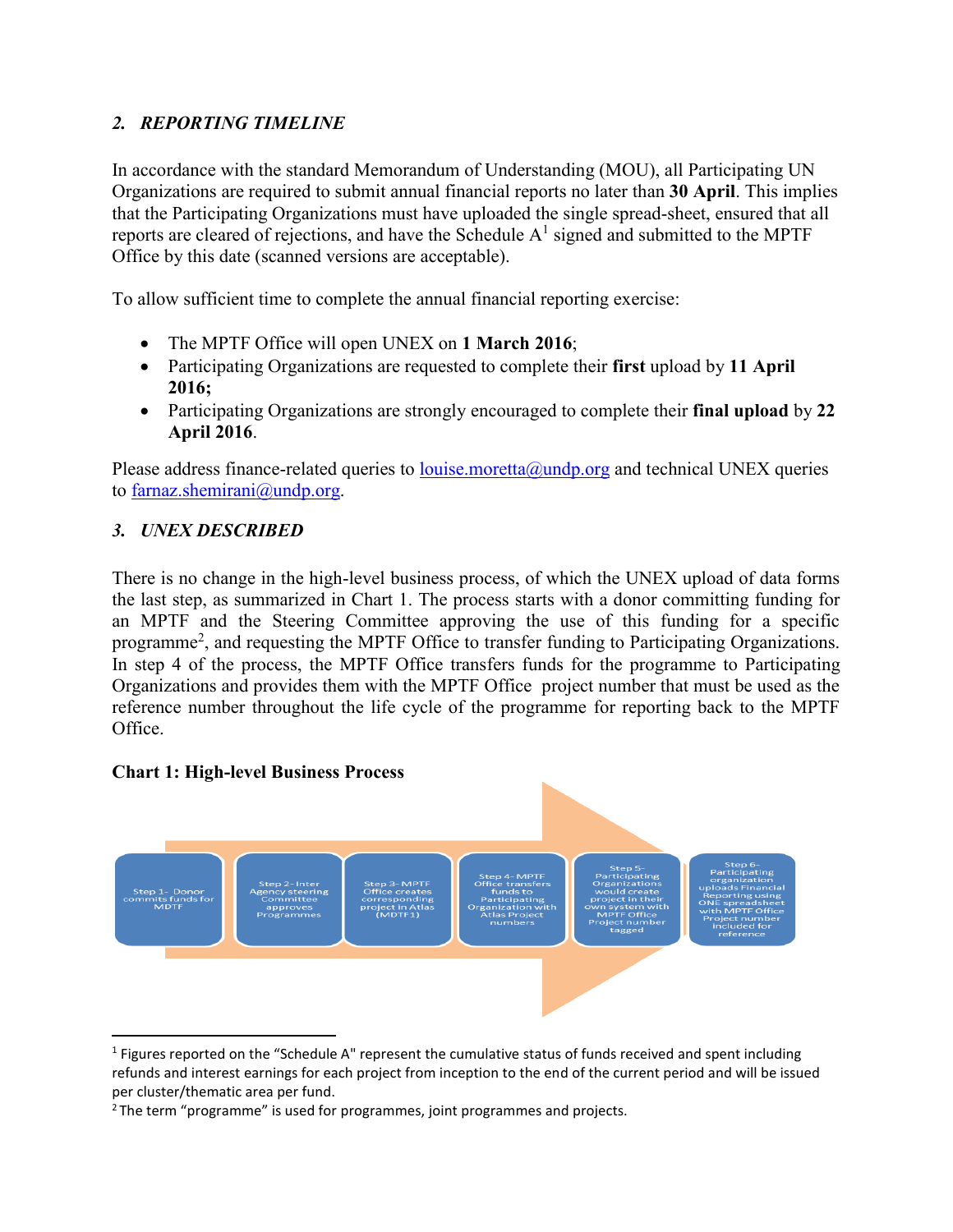The MPTF office project number can be found at any time by going to the [MPTF Office](http://mdtf.undp.org/)  [GATEWAY,](http://mdtf.undp.org/) selecting your Participating Organization and then selecting report by Project.

To achieve a seamless reporting process, it is recommended that Participating Organizations ensure that an extract from their organization's financial/ERP system for up-loading to UNEX can be easily made by:

- Establishing a one-to-one Project code relationship as step 5 of the business process: for each MPTF Office project number (MDTF1 Atlas reference number) there should ideally be one corresponding Programme set up in the Participating Organization's own system.
- Storing the MPTF Office project number in a reference field on the Participating Organization's own financial / ERP system so it can easily be matched and reported on.
- Having in place an account code cross-walk from their own accounts to the 2012 UNDG harmonized budget and expense codes.
- Making sure that relevant finance staff has an authorized user account in UNEX. This would be relevant if there are personnel changes from the previous year.
- **Ensuring that any omissions or reports not submitted in a previous year are included in the current fiscal year reporting**.

Where an organisation has received monies from the MPTF Office for fund allocations approved by the Fund Steering Committee, the organisation should upload their expenditure data through UNEX using the [link provided on the MPTF Office GATEWAY.](http://unex.undp.org/Login.asp) Each organization is required to nominate staff that is authorized to upload the data into UNEX. Any changes to the list of authorized staff should be communicated to the MTPF Office by sending an email to [farnaz.shemirani@undp.org.](../../../valentina.azzarello/AppData/Local/valentina.azzarello/AppData/Local/Microsoft/Windows/Temporary%20Internet%20Files/Content.Outlook/QG2EODN2/farnaz.shemirani@undp.org) Each authorized staff member will be set up by the MPTF Office on the UNEX system by creating a user account (personal login and password), henceforth called "finance users". The finance user will log on via the GATEWAY, and upload the expenditure data spread sheet as if "attaching" a document to an e-mail. The user clicks OK and the data file is transferred to UNEX. The upload process is designed to be very user friendly, i.e. quick and simple. The uploading of financial data onto UNEX will be in an "Excel File" (or through directly key imputing data on a screen).

UNEX will accept only one file per Participating Organization per reporting cycle. Hence, each Participating Organization will submit/upload only one spread-sheet per reporting cycle containing information pertaining to pass-through funds received from the MPTF Office, regardless of the number of programmes it is reporting on.

The files must follow the naming convention:

## **ORGANIZATION\_MDTF\_YYYYMM**.

Example: UNICEF MDTF 201012.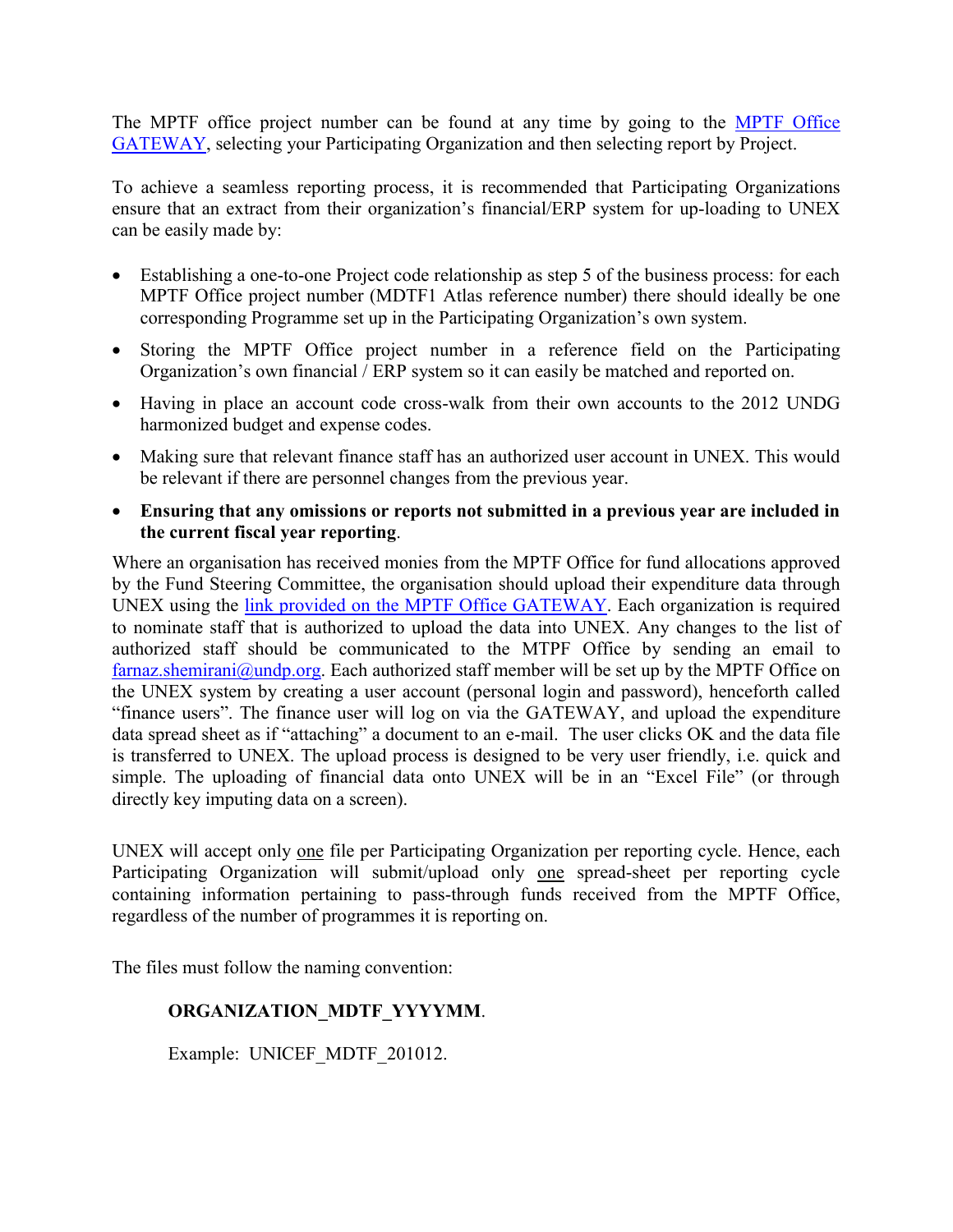## *4. UNEX FILE FORMAT*

The layout of the excel file to be uploaded by Participating Organizations contains four columns as follows:

| Participating  | <b>UNDG Harmonized</b>         | 2011             |
|----------------|--------------------------------|------------------|
| Organization's | <b>Expense Category</b>        | Expenditure US\$ |
| Programme      |                                |                  |
| Reference      | $\mathfrak{c}_1$               |                  |
|                |                                | 4                |
|                | Ħ                              | \$\$\$           |
|                | <del>;;;;;;;;;;;;;;;;;;;</del> |                  |

**Column 1: MPTF Office Project Number:** This is the eight digit numeric code provided by the MPTF Office to the Participating Organization when funds were transferred from MPTF Office for a specific Programme approved by the relevant Steering Committee.

**Column 2: Participating Organization's Programme Reference**. The Participating Organization's own programme/project, allocation or reference number should be indicated in this column. This will allow users from that organization to perform searches on the GATEWAY using their own reference numbering.

### **Column 3: Expense Category. The expense category must conform to the financial reporting in eight categories approved by HLCM and CEB in 20th session and by FMOG in April 2012.**

Each organisation should report actual expenses made in the current year (i.e. between 1 January and 31 December) against each MPTF Office project. Cumulative prior year expenditures should not be reported.

The following eight expense categories should be used by all agencies as well as three additional lines to report the following: (9) Total Received Funds for this Programme during current year, (10) Agency Earned Interest Income, (11) Refunds (end project); as relevant.

| Category      | Description                                 | Definition of figures to be reflected |
|---------------|---------------------------------------------|---------------------------------------|
|               | Staff and other personnel costs             | For the reporting year                |
| $\mathcal{D}$ | Supplies, Commodities, Materials            | For the reporting year                |
|               | Equipment, Vehicles and Furniture including |                                       |
| 3             | Depreciation                                | For the reporting year                |
| 4             | <b>Contractual Services</b>                 | For the reporting year                |
|               | Travel                                      | For the reporting year                |
| 6             | <b>Transfers and Grants Counterparts</b>    | For the reporting year                |
|               | General Operating and Other Direct Costs    | For the reporting year                |
| 8             | Indirect support costs                      | For the reporting year                |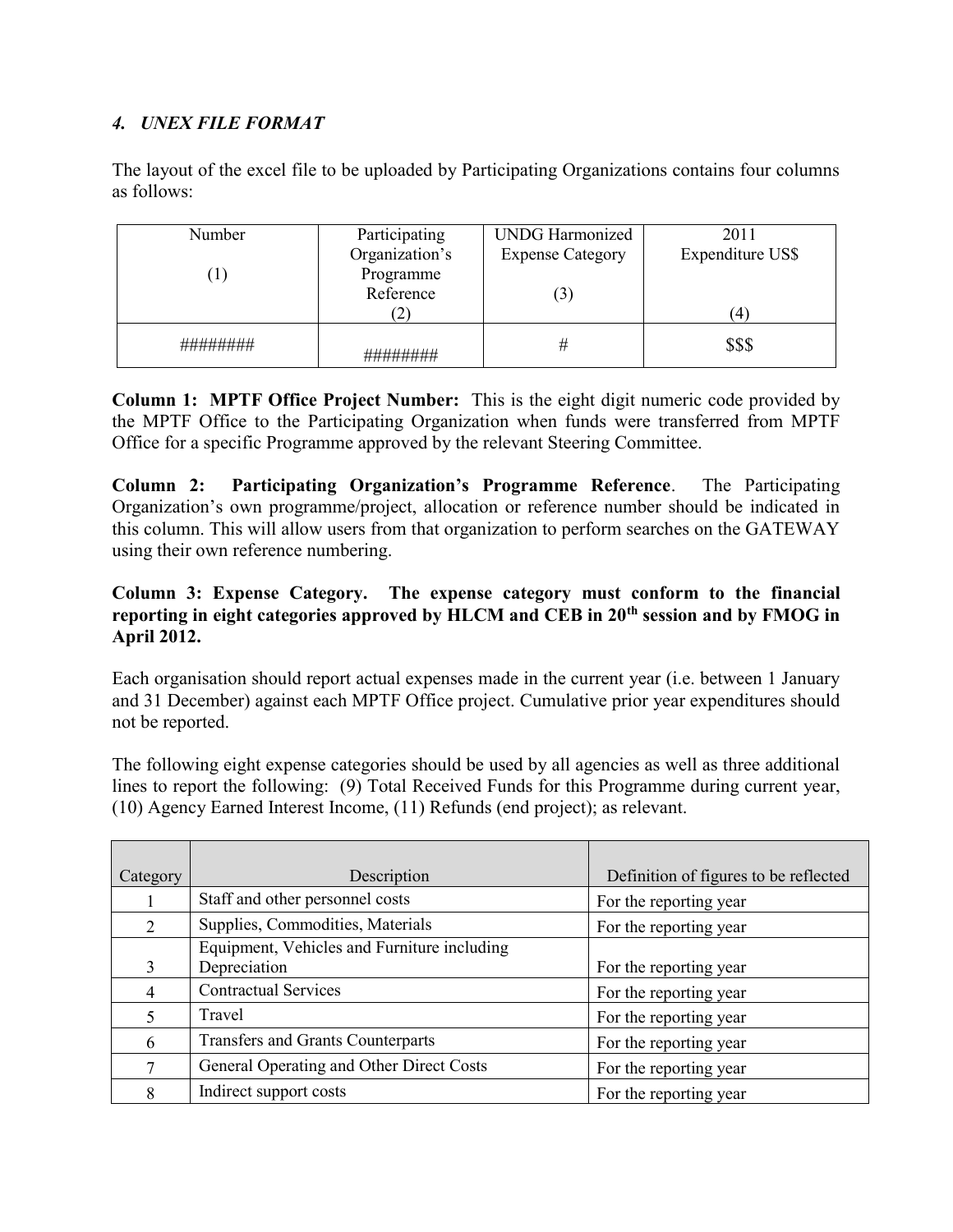|    | <b>Total Received funds</b>          | For the reporting year                                    |
|----|--------------------------------------|-----------------------------------------------------------|
| 10 | <b>Agency Earned Interest Income</b> | For the reporting year                                    |
|    | Refunds (end project)                | For the reporting year, NOT including<br>interest refunds |

**Column 4: Expenses.** The expenses should be recorded as defined in the individual Participating Organization Financial Regulations and Rules**. In those cases in which a Participating Organization did not report (part of) prior year expenses to the MPTF Office, these expenses should be included and uploaded via UNEX along with the current year expenses.** 

Information regarding each programme shall occupy a total of 11 rows in the spread sheet i.e. one row for each of the eight categories of expenses plus the three additional ones for total received funds, earned interest and refunds. All 11 lines must always be reported. Lines cannot be omitted. When zero, zero should be indicated rather than leaving the cell blank.

The reporting is done at SUMMARY level for each expense category. i.e., each project would occupy eleven rows in the spread sheet. If a Participating Organization has received funding for 100 active programme the spread-sheet would contain 1100 rows.

*Participating Organizations will have the option of recording their financial data manually through a data input screen. For this, a data entry screen is available in UNEX. This screen performs the same set of validations applied to the uploaded excel files.* 

The screenshot below shows quarterly options available when uploading financial reports, and for uploading the annual year-end financial report, month "12" should be selected.



## *5. UNEX VALIDATION*

Once the data is uploaded by the Participating Organization, UNEX will perform a number of validation checks, e.g. ensure that the data conforms to the UNDG 2006 harmonized expenditure categories and has a valid MPTF Project number. Once validated (and found correct) the uploading of valid data onto UNEX would take approximately 5 minutes depending on the size of the data file.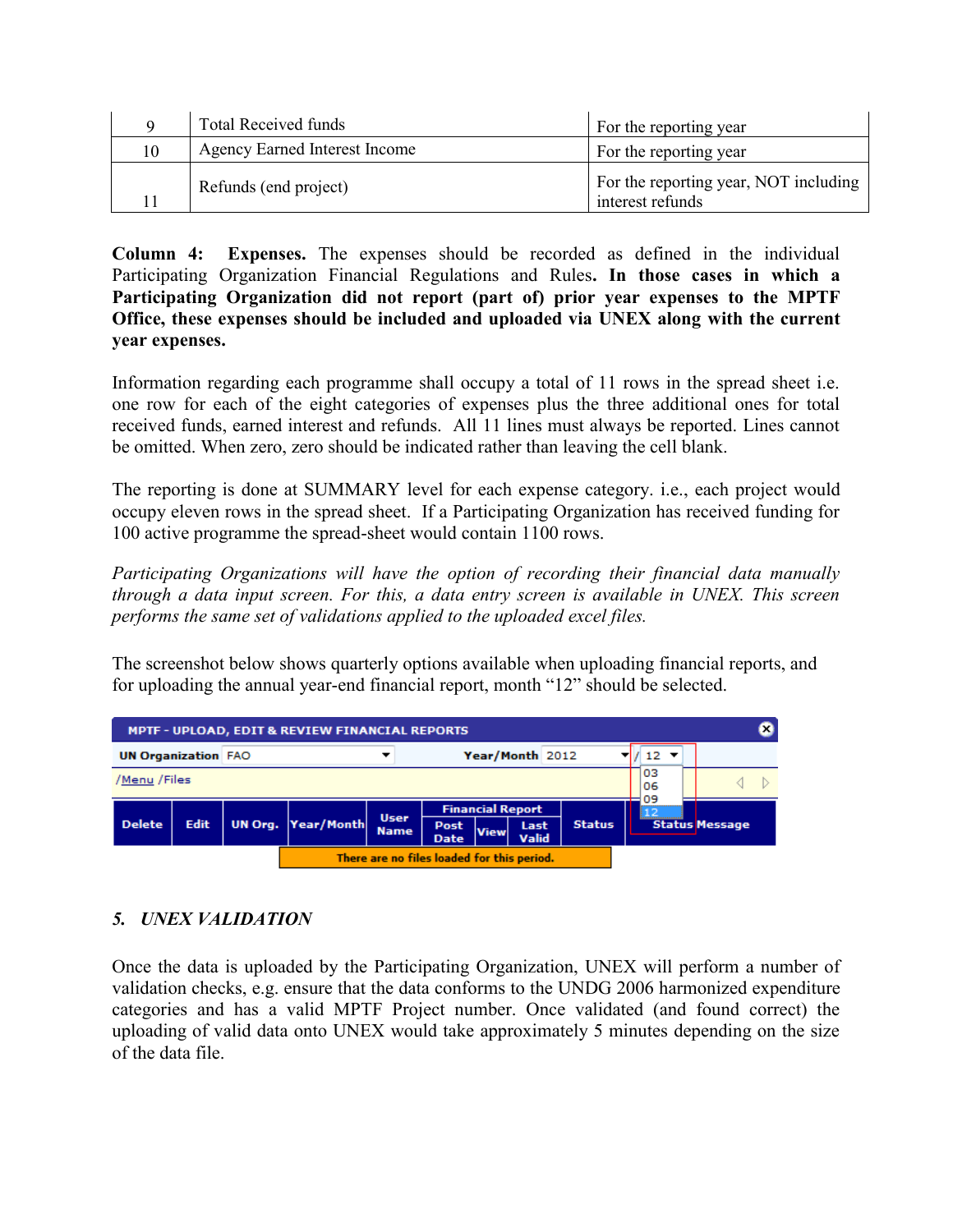If UNEX rejects the data for one of the Participating Organisation's programme during the upload process, e.g. due to an incorrect MPTF Project number, the finance user would need to redo the process with a corrected spreadsheet. Valid (uploaded) Programme Financial Reports will be marked with the symbol  $\vee$  while rejected Programme Financial Reports will be marked with the symbol  $\times$  and the error description will be displayed. In case of rejections, the Organizations should take action to correct the Financial Reports and upload the entire file again.

Once the Participating Organization has corrected the Excel file, it should delete the previous one submitted and upload the corrected one again in UNEX. When an Organization deletes the earlier file, all Programme Financial Reports contained in it (even those already validated) will be deleted from the UNEX database and replaced by the contents of the new file uploaded. Therefore, Participating Organizations must ensure that they are not uploading "partial" or "complementary" Financial Reports files.

UNEX will firstly check against the prescribed layout for MPTF Financial Reports. If the excel file does not conform to the format (e.g. columns are not in the prescribed order, or, a workbook and not a worksheet is being submitted for uploading) the file will be rejected and UNEX will display the message *"Input File is empty or Invalid".* In this case the user will have to review the format of the excel file and upload it again.

Secondly, UNEX will validate against naming conventions and file contents. If not validated, one or more of the following error messages may be displayed:

- **"Invalid File Type"** Only Excel files will be accepted
- **"Invalid Year/Month" (yyyymm)**  Check the file name.
- **"Reporting Period is Locked"** The MPTF Office may "**lock**" a reporting period in order to prevent further file uploads for that period. A period can be "unlocked".
- **"Period Closed for this Report End Date".** Once the Financial data have been processed in Atlas, the MPTF Office will close the period and no further uploads for that period will be accepted in UNEX from any UN Organization.
- **"There Are Financial data Pending to Post to Atlas"** Financial data from a previous period recorded in UNEX are still pending to be posted to Atlas. MPTF Office will investigate and take action to either amend record or delete the file for the previous quarter.
- **"This file was already loaded. Please delete previous file"**  If the Participating Organization loads the same file again the system will notify the user that a file has been loaded under the same name. Organizations will be allowed to upload new files for the same reporting period, as long as they follow the same naming convention. The previous file (with the same name) must first be deleted.

Thirdly, UNEX will validate the contents of the file, e.g. information at the *Programme* level. There will be two options and messages will be displayed accordingly:

 **"All Financial data in the file are valid" –** for all Programmes contained in the file, data was uploaded in UNEX and no further action is required. The upload function was successfully completed. By clicking on the File Name it will be possible to drill down to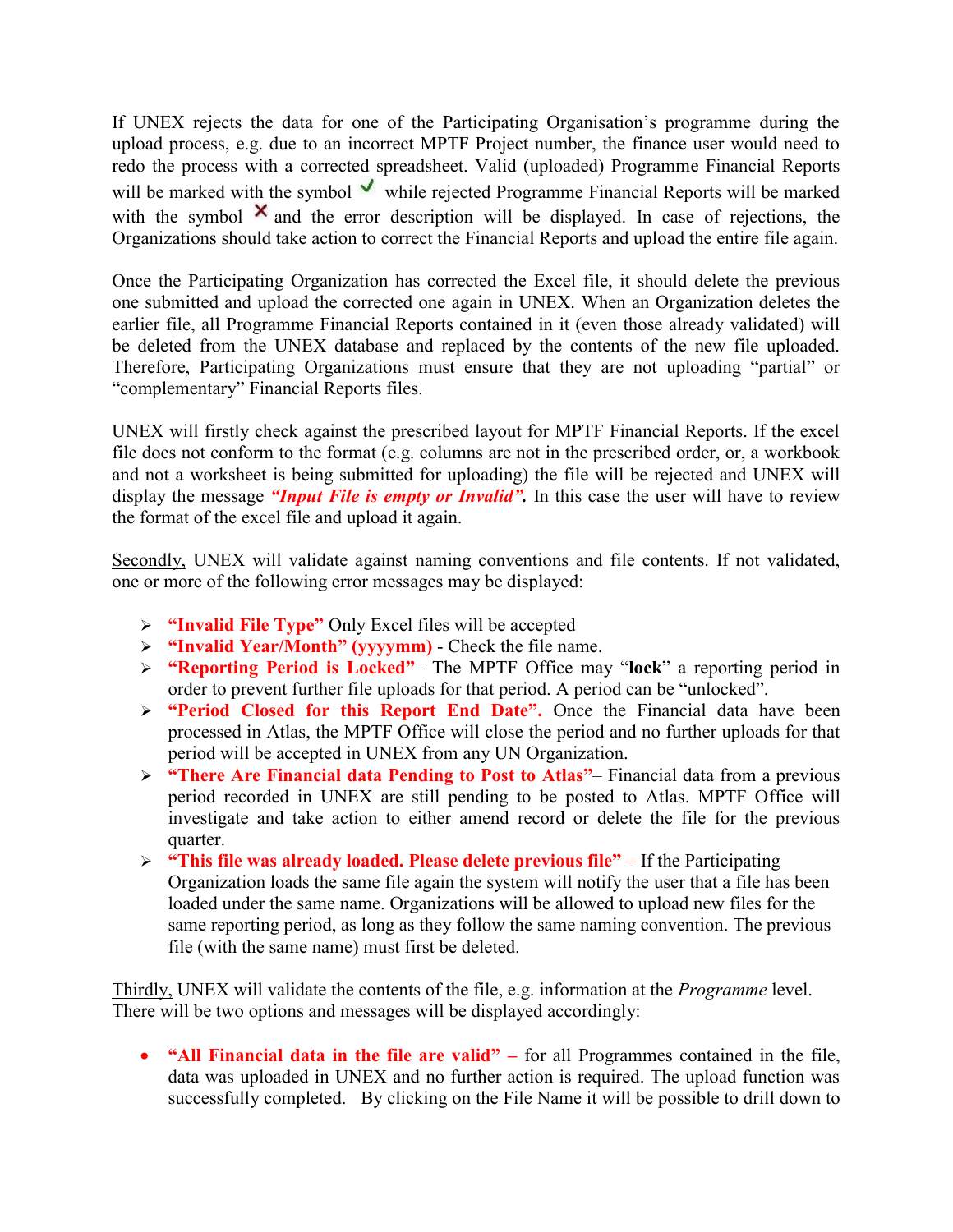the list of the Programmes contained in the file. By clicking on the Programme Number it will be possible to drill down to see financial data received for each Programme at the budget category level.

- **"There are invalid Financial Reports"** means that valid Financial data were uploaded in UNEX and invalid data were not uploaded. The errors in the rejected Programme Financial Reports must be solved before they can be uploaded onto UNEX. The user would see the following possible errors messages:
	- **"Project Not Found"** (in Atlas). Wrong MPTF Office Project Number or the Project has not yet been recorded in Atlas, or not sent to Commitment Control or the Participating Organization has recorded a Project number that UNEX is unable to recognize.
	- **"Project Is Not Active"** (in Atlas). This would imply that the Project is operationally inactive. The Project number should be verified with the MPTF Office.
	- **"Invalid Report Entry(ies)".** This message will be displayed when the Financial Report contains Budget Categories other than the eight defined.
	- **"Duplicated Entry".** The Same Budget Category is included more than once in the Financial Report.

Any other error message should be communicated to the MPTF Office that would assist to resolve the issue.

The Exception Report can be easily found on the UNEX Menu. An on-screen report displays all rejections in one single place making it easier to work through and clear issues. As indicated above, all agencies should use this report as a basis for its communication with the MPTF Office, while sorting out possible issues.

In addition, the Transfer/Receipt Reconciliation report will highlight cases where the amount received by the Participating Organization is different from the amount transferred by MPTF Office to allow adjustments of accounts as needed

The content of all UNEX screens, is downloadable in Excel format



# *6. INTEREST EARNED AND REFUNDS OF UNUTILIZED FUNDS*

In the excel file for upload to UNEX , the Participating Organization should indicate under category 10 the earned interest income of the Participating Organization and under category 11 the refunds made at the end of a programme. Please note that all interest earned by the Participating Organizations and unutilized funds should be deposited to the main MPTF bank account for all Funds except for ITF and PBF, using the bank accounts listed below and indicating the MPTF Office Project number, unless the governing body of the particular organization has approved explicit decisions that do not allow for such a refund. In case of the latter, please provide us with a copy of the documentation detailing such decision.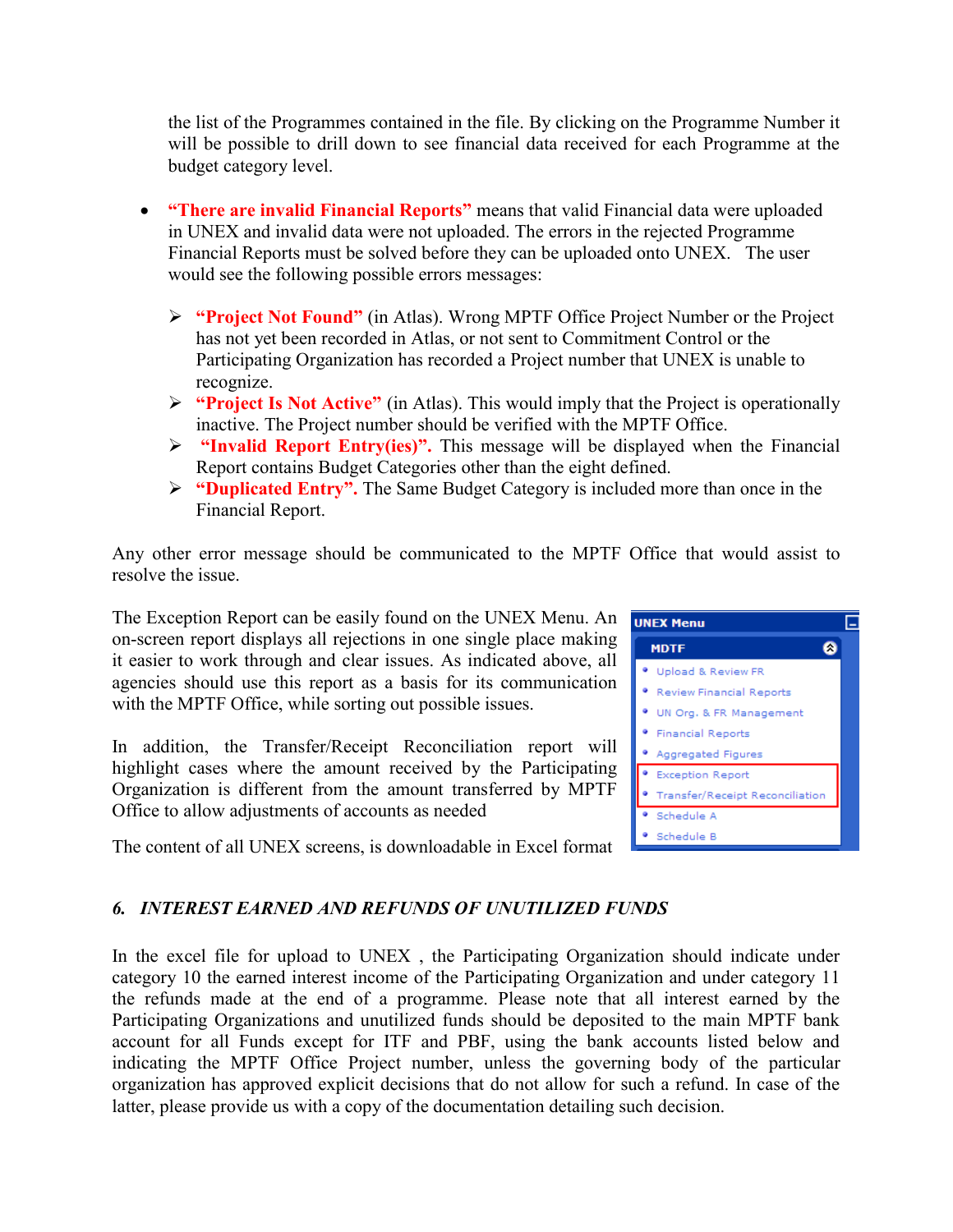Notification for all transfers of interest earnings and refunds of unutilized funds, including reference to the nature of the refund, amount of refund and project number, should be sent to the following staff at the MPTF Office: [louise.moretta@undp.org,](mailto:louise.moretta@undp.org) [aamir.maqsood@undp.org,](mailto:aamir.maqsood@undp.org) and relevant [finance associate and portfolio manager.](http://mdtf.undp.org/general/contact) Proper notification will ensure the funds are applied in a timely manner.

#### For the Peacebuilding Fund (PBF):

| Name of Account:       | Peacebuilding Fund                           |
|------------------------|----------------------------------------------|
| <b>Account Number:</b> | 36349642                                     |
| Name of Bank:          | Citibank, N.A.                               |
| Address of Bank:       | 111 Wall Street                              |
|                        | New York, New York 10043                     |
| <b>SWIFT Code:</b>     | CITIUS33                                     |
| ABA:                   | 021000089                                    |
|                        | Required Reference: MPTF/PBF/ Project number |

#### For any other MDTF or JP:

| Name of Account:       | UNDP Multi-Donor Trust Fund Office (USD) Account |
|------------------------|--------------------------------------------------|
| <b>Account Number:</b> | 36349626                                         |
| Name of Bank:          | Citibank, N.A.                                   |
| Address of Bank:       | 111 Wall Street                                  |
|                        | New York, New York 10043                         |
| <b>SWIFT Code:</b>     | CITIUS33                                         |
| ABA:                   | 021000089                                        |
|                        | Required Reference: MPTF/Fund/Project number     |

### *7. PROCEDURES FOR FINANCIAL CLOSURE*

As per the MOU and guidelines provided for narrative reporting, the final narrative reports are due to the AA by 30 April of the year following financial closing of the project. The Certified [Final Financial Statement and Report](http://mdtf.undp.org/document/download/5388) (the revised 'Schedule B') is to be provided to the AA by 30 June of the same year. Additional information on the procedures for financial closure of projects and programmes is available in the [MPTF Office Project/Programme Closure Guidance.](http://mdtf.undp.org/document/download/5449)

#### **Financial Closure Steps**

As also outlined in the MPTF Project / Programme Closure Guidance, for projects/programme to be accepted as "Financially Closed" the following would need to be complied with: